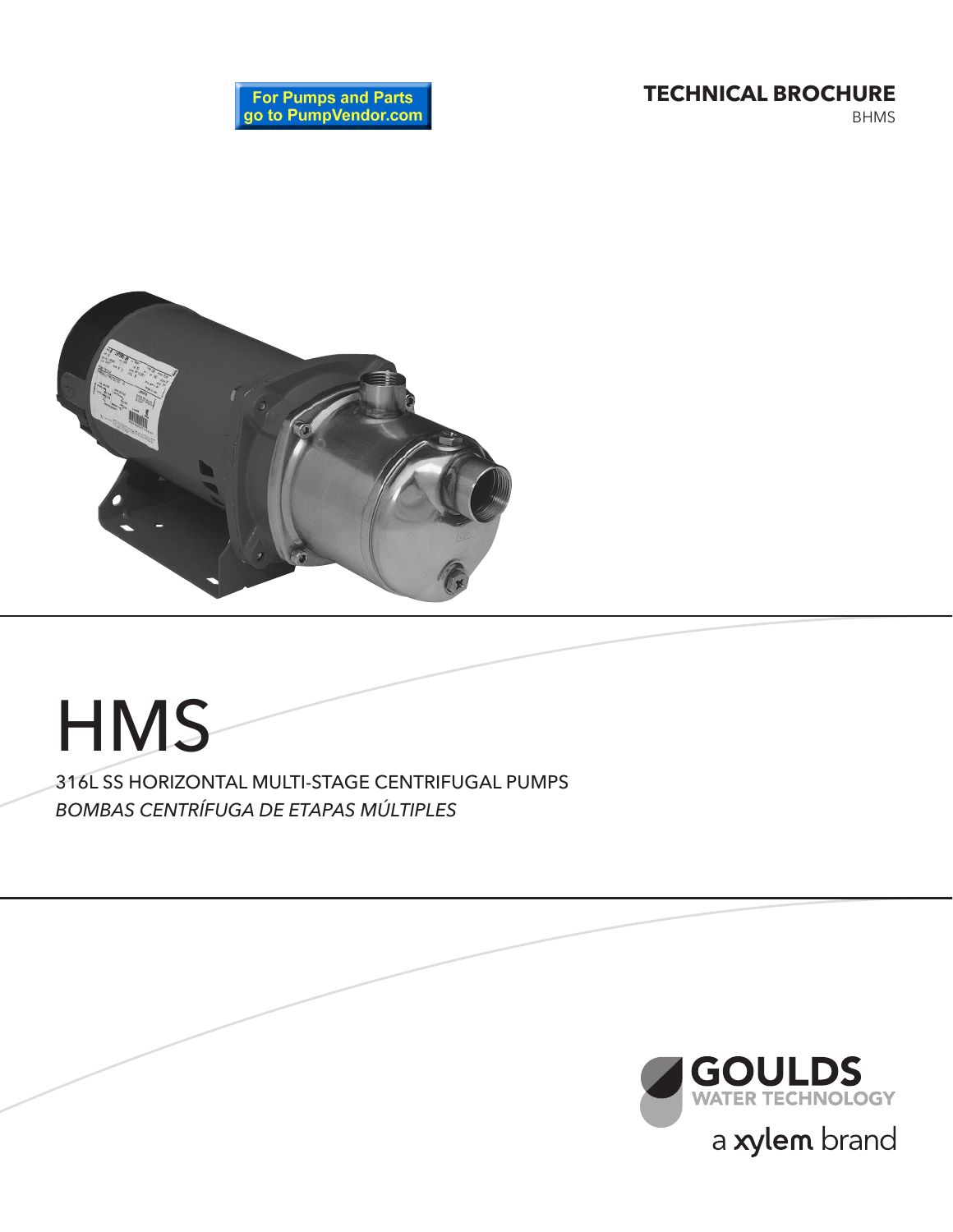# Goulds Water Technology

## Commercial Water

### **GENERAL PUMP DESCRIPTION,** *DESCRIPCIÓN GENERAL DE LA BOMBA*

Capacities to: 38 GPM (8.8 m<sup>3</sup>/hr)

**Heads to:** 239 feet (73 meters)

**Pipe Connections:** 1 x 1 1/4 NPT

**Working pressure to:** 125 PSI (8 bar)

**Maximum temperature to:** 230° F (110° C)

**Rotation:** Right hand/clockwise as viewed from drive end.

**Motors:** NEMA standard open drip-proof, totally enclosed fan cooled enclosures. Rugged ball bearing design for continuous duty under all operating conditions.

**NOTE:** For three phase motors overload protection must be provided in starter unit. Starter and heaters must be ordered separately.

*Capacidad: hasta 38 GPM (8,8 m3/h)*

*Carga: hasta 239 pies (73 metros)*

*Conexiones de tubería: 1 x 1¼ NPT*

*Presión de operación: hasta 125 libras/pulgada 2 (8 barias)*

*Temperatura máxima: 230º F (110º C)*

*Rotación: hacia la derecha/en sentido de las agujas del reloj, visto desde el extremo del motor*

*Motores: Estándar NEMA abiertos resguardados o totalmente encerrados con recinto enfriado por ventilador. Cojinete de bolas de sólido diseño para trabajo continuo bajo cualquier condición de operación.*

*NOTA: para los motores trifásicos se debe suministrar protección de sobrecarga en la unidad de arranque. El arrancador y los calefactores se deben solicitar por separado.*

## **PRODUCT FEATURES,** *CARACTERÍSTICAS DE LA BOMBA*

- Close coupled, space saving design provides easy installation.
- Fabricated 316L stainless steel, end suction top discharge, case drain/vent provided as standard.
- Enclosed impellers with unique floating seal ring design maintains maximum efficiencies over the life of the pump without adjustment.
- Mechanical seal has carbon/silicon carbide faces, 316 series stainless steel metal components and EPR elastomer. Optional elastomers available.

## **APPLICATIONS,** *APLICACIONES*

Specifically designed for the following uses:

- Filtration systems
- Water circulation
- Booster services
- Liquid transfer
- Spraying systems
- OEM applications
- Jockey pump service
- Reverse osmosis
- Washing/cleaning systems
- *Acoplamiento cercano con diseño que ahorra espacio, facilita la instalación.*
- *Acero inoxidable 316L fabricado succión en el extremo y descarga superior, caja de drenaje estándar.*
- *El impulsor encerrado con un diseño único de anillo del sello flotante, mantiene sin ajustes, la eficiencia máxima sobre la vida de la bomba.*
- • Sellos mecánicos con superficies de sellado de carbono/ *carburo de silicona, componentes de metal de acero inoxidable 316 y elastómeros de EPR. También se encuentran disponibles elastómeros opcionales.*

*Específicamente diseñada para las siguientes aplicaciones:*

- • Sistemas de filtración
- • Circulación de agua
- • Servicios reforzadores
- • Transferencia de líquidos
- • Sistemas de aspersión
- • Aplicaciones OEM
- • Servicio de compensación de presión
- • Osmosis reversa
- • Sistemas de lavado/limpieza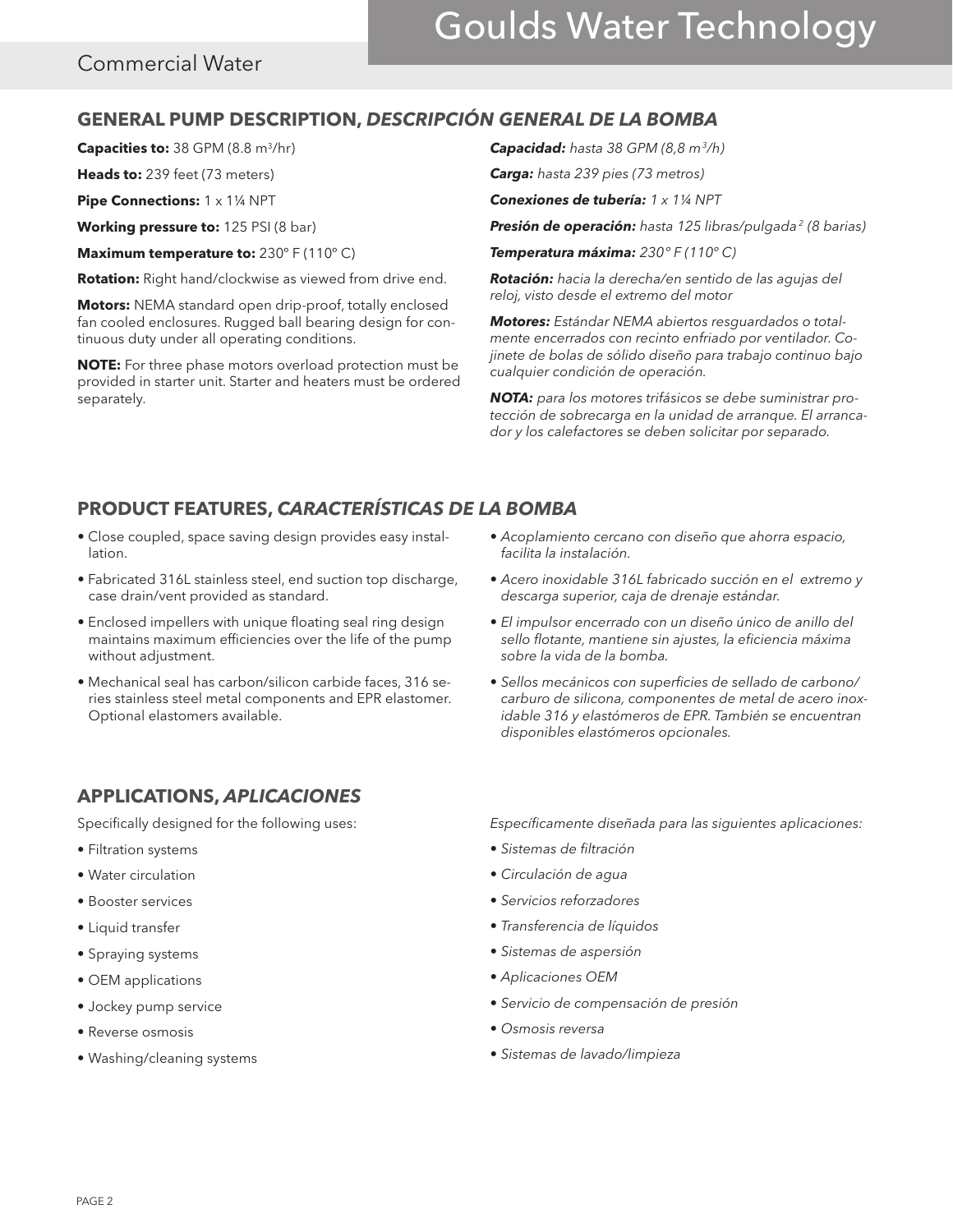## Commercial Water

# **HMS NUMBERING SYSTEM,** *SISTEMA DE NUMERACIÓN DE LA LÍNEA HMS*

The various versions of the HMS are identified by a product code number on the pump label. This number is also the catalog order number for the pump. The meaning of each digit in the product code number is shown below.

Las diferentes versiones de la línea HMS se identifican con *un número de código de producto en el rótulo de la bomba. Este número es también el número de catálogo de la bomba. A continuación se explica el significado de cada dígito.*



#### **Example Product Code,** *Ejemplo de código de producto*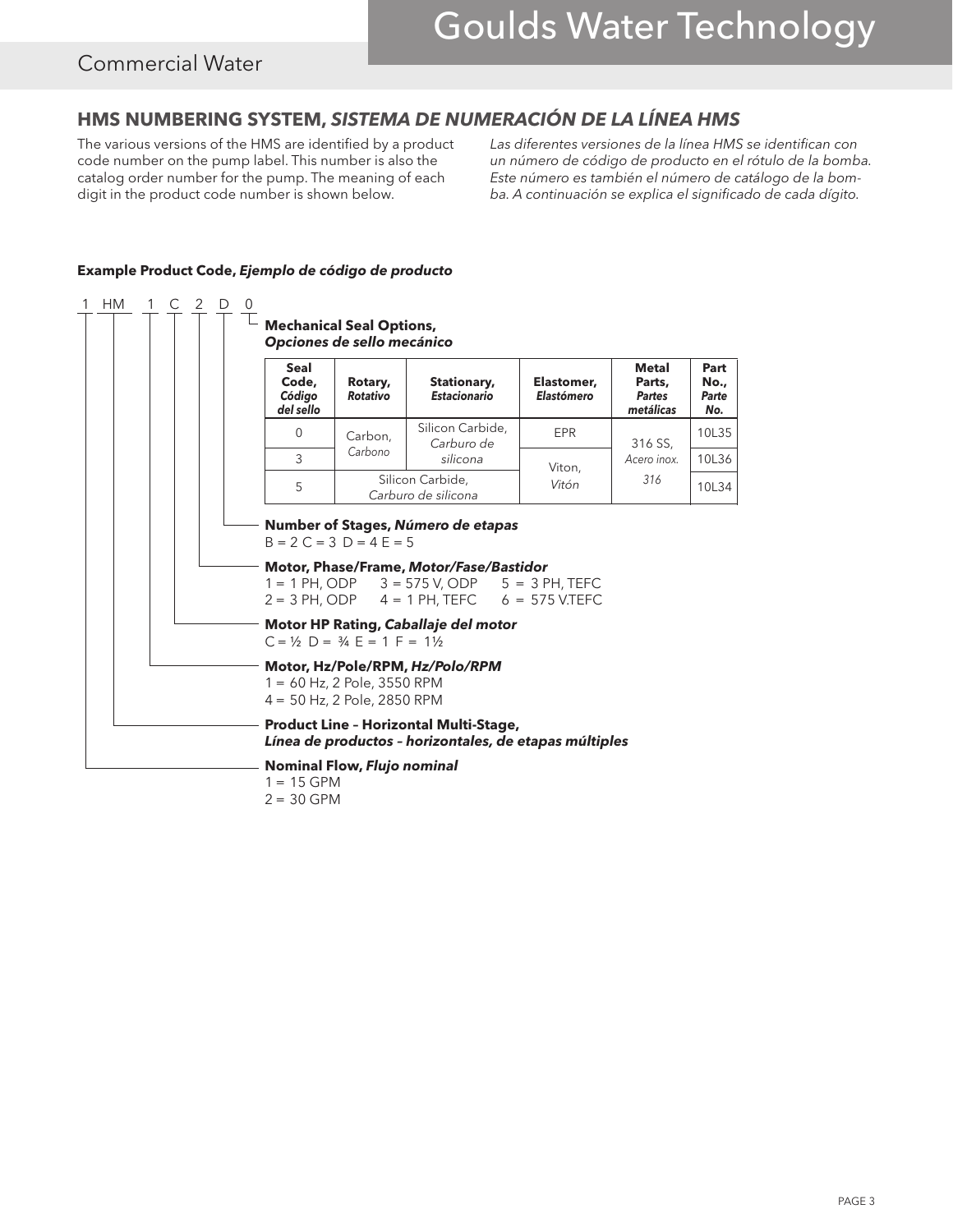### **PERFORMANCE CURVES, 60 HZ, 3500 RPM,** *CURVAS DE RENDIMIENTO, 60 HZ, 3500 RPM*

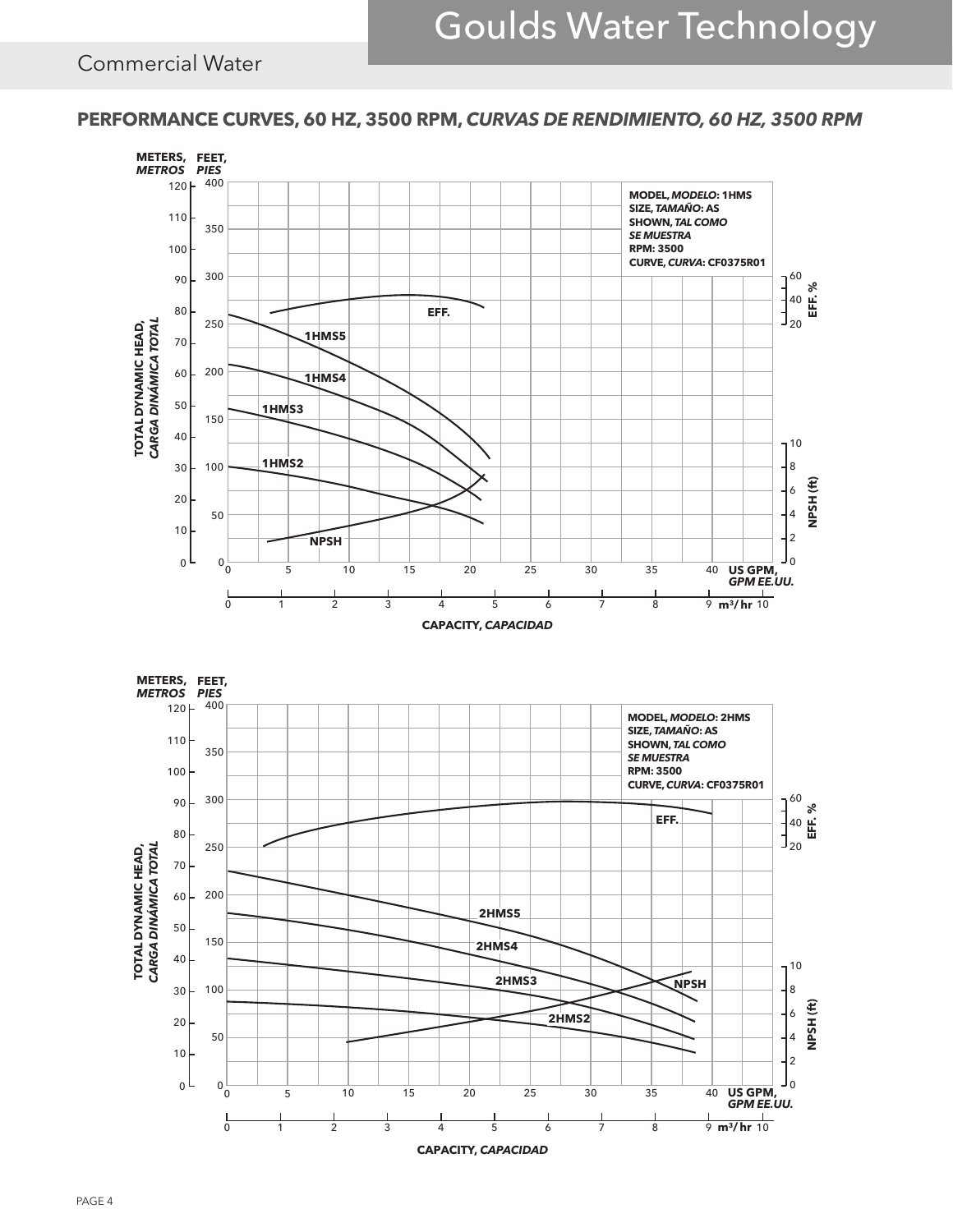**PERFORMANCE CURVES, 50 HZ, 2900 RPM,** *CURVAS DE RENDIMIENTO, 50 HZ, 2900 RPM*



PAGE 5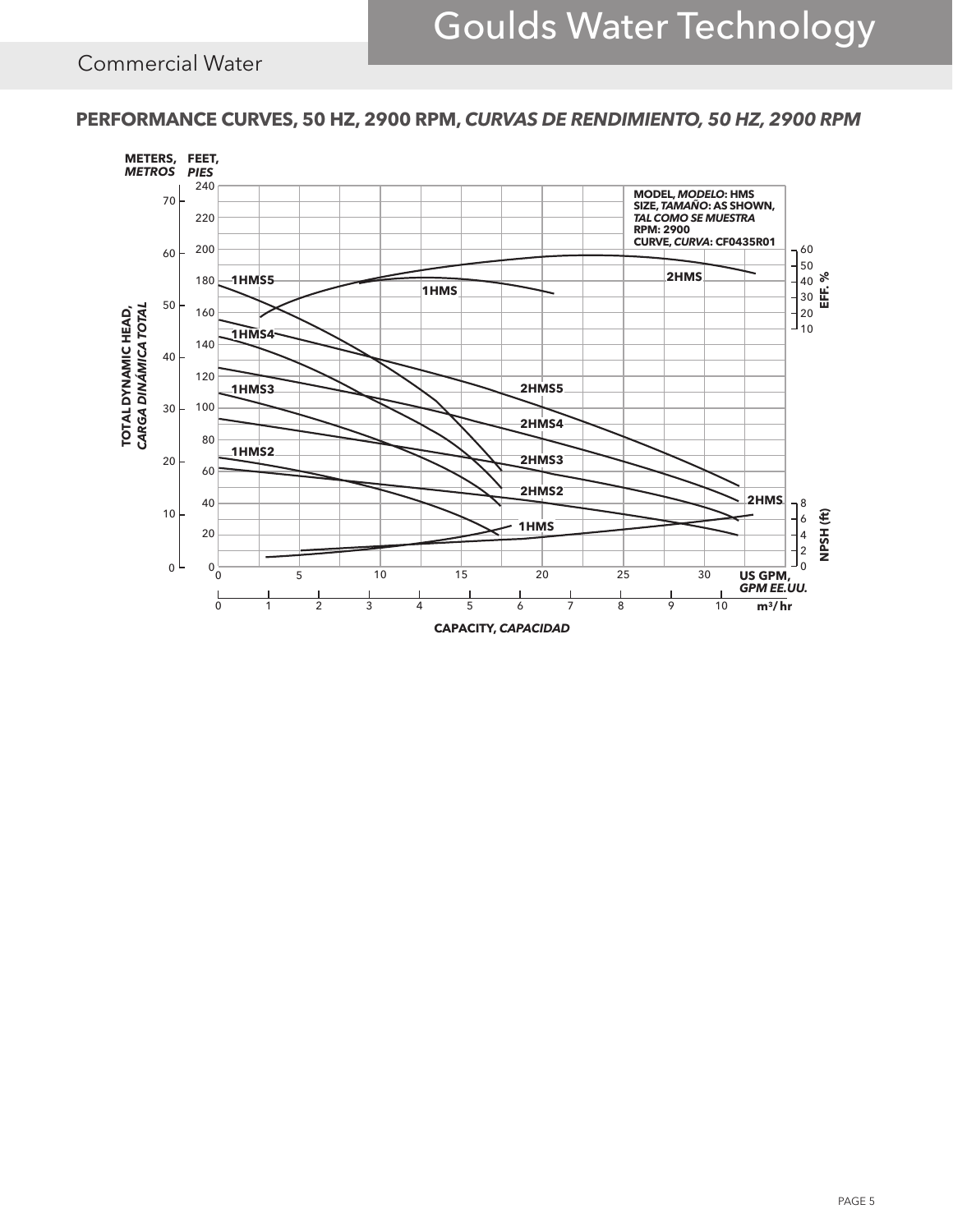### **DIMENSIONS AND WEIGHTS,** *DIMENSIONES Y PESO*



|                       | Stage,<br>Étages | A              | L              | <b>HP</b>      | Motor Length and Weights, Longitud y peso del motor |                 |                |                 |                     |                 |                |                 |
|-----------------------|------------------|----------------|----------------|----------------|-----------------------------------------------------|-----------------|----------------|-----------------|---------------------|-----------------|----------------|-----------------|
| Pump,<br><b>Bomba</b> |                  |                |                |                | 1 Phase, Monofásicos                                |                 |                |                 | 3 Phase, Trifásicos |                 |                |                 |
|                       |                  |                |                |                | <b>ODP</b>                                          |                 | <b>TEFC</b>    |                 | <b>ODP</b>          |                 | <b>TEFC</b>    |                 |
|                       |                  |                |                |                | $\mathbf c$                                         | Weight,<br>Peso | C              | Weight,<br>Peso | C                   | Weight,<br>Peso | C              | Weight,<br>Peso |
| 1HMS,<br>2HMS         | 2                | 3.78<br>(98)   | 8.66<br>(220)  | $\frac{1}{2}$  | 10.88<br>(2.76)                                     | 24 (10.9)       | 11.56<br>(294) | 30(13.6)        | 10.38<br>(264)      | 24(10.9)        | 10.31<br>(262) | 19(8.6)         |
|                       | 3                | 4.76<br>(121)  | 9.63<br>(245)  | $\frac{3}{4}$  | 10.88<br>(276)                                      | 26(11.8)        | 12.38<br>(315) | 33 (14.9)       | 10.62<br>(270)      | 25(11.3)        | 11.06<br>(281) | 21(9.5)         |
|                       | $\overline{4}$   | 5.75<br>(146)  | 10.63<br>(270) |                | 11.62<br>(295)                                      | 27(12.2)        | 12.31<br>(313) | 37(16.8)        | 11.12<br>(282)      | 26(11.8)        | 11.06<br>(281) | 23(10.4)        |
|                       | 5                | 11.63<br>(295) | 11.75<br>(298) | $1\frac{1}{2}$ | 13.62<br>(346)                                      | 28 (12.7)       | 13.56<br>(344) | 40(18.1)        | 11.62<br>(295)      | 28(12.7)        | 11.38<br>(289) | 29(13.1)        |

#### **NOTES:**

1.Dimensions in inches, weight in pounds.

- 2.Not to be used for construction purposes unless certified.
- 3.Motor dimensions may vary with motor manufacturers.

#### *NOTAS:*

*1.Dimensiones en pulgadas, peso en libras.*

- 2. No utilizar para fines de construcción a menos que estén *certificadas.*
- *3.Las dimensiones del motor pueden variar de acuerdo al fabricante.*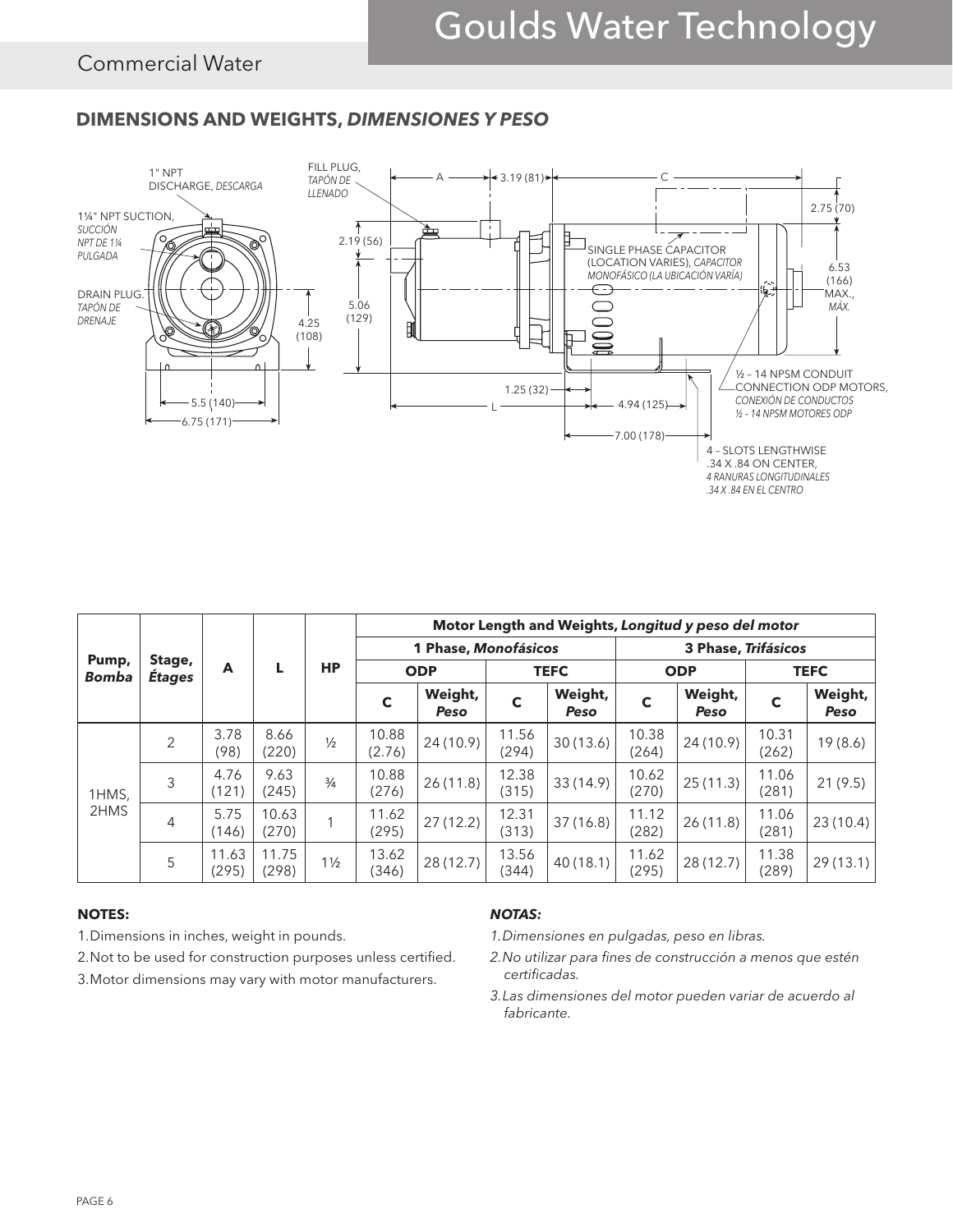# **COMPONENTS,** *COMPONENTES*



| Item No.,<br>Artículo N°. | Description, Descripción                                                | <b>Material, Material</b>                             |  |  |  |
|---------------------------|-------------------------------------------------------------------------|-------------------------------------------------------|--|--|--|
|                           | Casing, Carcasa                                                         | 316LSS                                                |  |  |  |
| $\overline{2}$            | Impeller, Impulsor                                                      |                                                       |  |  |  |
| 3                         | Diffuser, Cover; Difusor, tapa                                          |                                                       |  |  |  |
| 4                         | Diffuser, intermediate; Difusor, intermedio                             |                                                       |  |  |  |
| 5                         | Diffuser, last stage; Difusor, última etapa                             |                                                       |  |  |  |
| 6                         | Shaft, Eje                                                              |                                                       |  |  |  |
| 7                         | Washer, impeller; Arandela, impulsor                                    |                                                       |  |  |  |
| 8                         | Impeller spacer, Espaciador del impulsor                                |                                                       |  |  |  |
| 9                         | O-ring, impeller; Anillo en O, impulsor                                 | EPR                                                   |  |  |  |
| 10                        | Washer, mechanical seal; Arandela, sello mecánico                       | 316 SS                                                |  |  |  |
| 11                        | Mechanical seal, Sello mecánico                                         | Carbon/Silicon-Carbide,<br>Carbón/Carburo de silicona |  |  |  |
| 12                        | O-ring, casing; Anillo en O, carcasa                                    | EPR                                                   |  |  |  |
| 13                        | Seal housing; Cubierta del sello                                        | 316LSS                                                |  |  |  |
| 14                        | Motor adapter, Adaptador del motor                                      | Aluminum, Aluminio                                    |  |  |  |
| 15                        | Shaft coupling, Acoplamiento del eje                                    | 316 SS                                                |  |  |  |
| 16                        | Diffuser with bushing; Difusor con buje                                 | 316L SS                                               |  |  |  |
| 17                        | Shaft sleeve, Camisa del eje                                            | Tungsten Carbide                                      |  |  |  |
| 18                        | Impeller spacer (intermediate),<br>Espaciador del impulsor (intermedio) | 316L SS                                               |  |  |  |